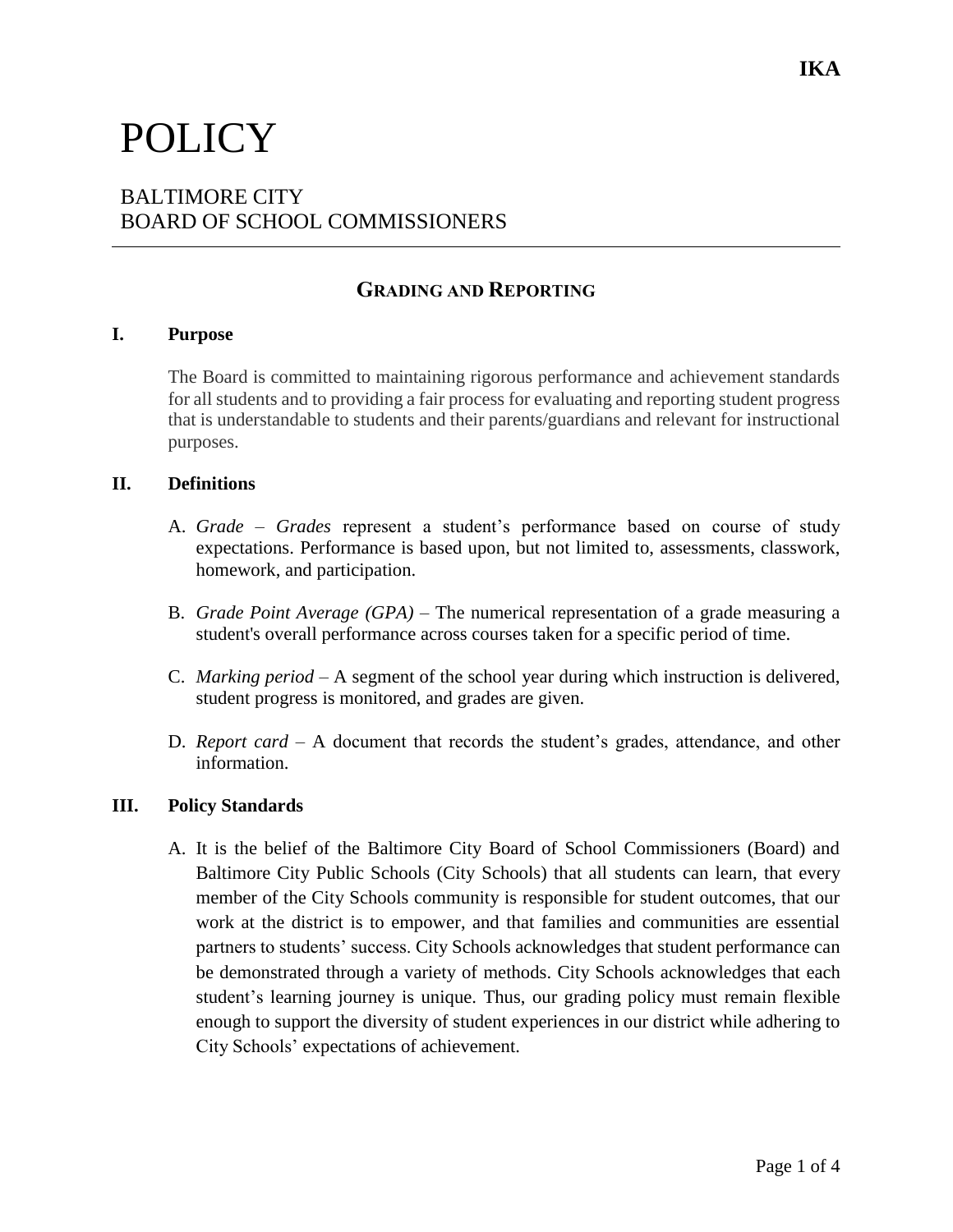- B. In Baltimore, schools are empowered to make decisions for their students because we believe that school leaders, teachers, and other members of school communities know best what students need to succeed. At the same time, we are one school district, committed to high standards and the provision of a rigorous and engaging education for every student. Therefore, the Board's Grading and Reporting policy is rooted in its belief in autonomy bounded by common standards that guide excellence.
- C. The Grading and Reporting policy outlines City Schools' philosophy towards grading. It is grounded in instructional best practices and is a guideline for fair and consistent grading. The Chief Executive Officer (CEO) will issue an administrative regulation and the CEO/designee will also issue implementation guidance on Grading and Reporting which will provide greater specificity for schools. The administrative regulation or guidance shall include the grade change process. Schools are responsible for reviewing the district-level policy and administrative regulation and developing their own schoolbased grading practices that fit within the district framework.
- D. City Schools' district office and school-based personnel have a joint responsibility to proactively and accessibly communicate grades to students and parents. This includes but is not limited to supporting all district stakeholders in leveraging district-supported technology for this purpose. The Board believes that additional efforts should be taken to communicate grades to students and parents when students are not performing at a satisfactory level.

### **IV. Implementation Strategies**

- A. Evaluating Student Achievement
	- 1. Schools will determine, within district guidelines, the components that make up a grade, and may assign a weight or range to the various components. Teachers in secondary grades will develop a written syllabus for each course to be distributed on the first day of class and use as a guide throughout the course. Syllabi should include the means by which students may improve grades and/or recover from failing grades.
- B. Recording and Reporting of Grades
	- 1. Grades will be recorded for each subject. Teachers will grade students' performance which may include classwork, homework, and assessments, as well as their participation in the classroom. Assessments may include traditional tests, projects, and other tasks that allow students to demonstrate mastery. Teachers may use letters, numbers, or other symbols on individual tasks/assessments to indicate what a student knows and can do.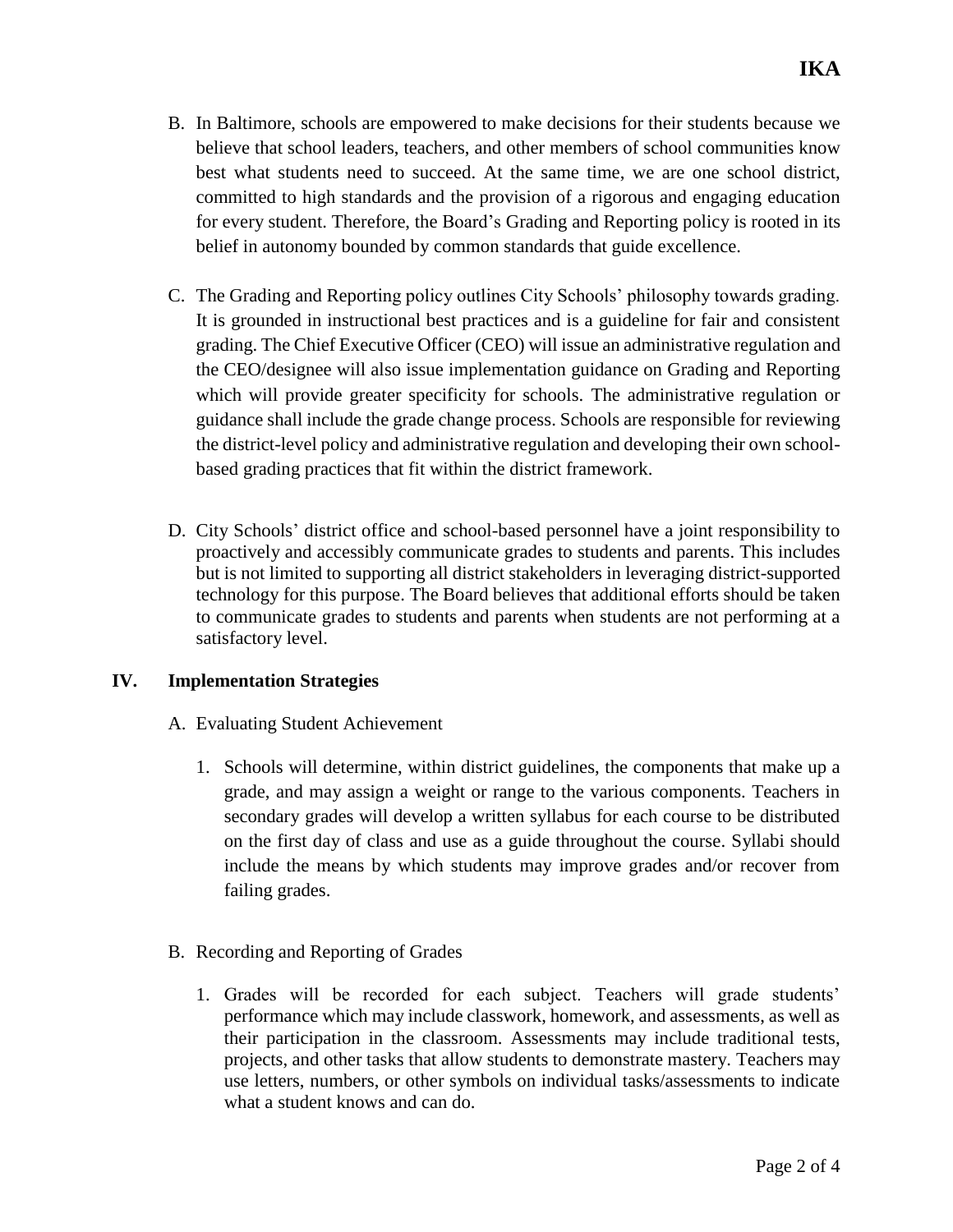- 2. Timely upkeep of grades is important to inform student progress for teachers, parents and students. The CEO's administrative regulation or implementation guidance shall outline the frequency by which teachers will record grades using City Schools' online grade book of record. These guidelines may differ by content area and course-meeting frequency. Grades will be available online to students and parents.
- 3. Interim progress reports will be sent out at the mid-point of each marking period in grades Kindergarten through 12. These reports will provide students and parents with information on the student's achievement and progress on course of study expectations to that point.
- 4. Parents and students will receive notification of grades via report cards which will be issued upon the conclusion of the marking period. Effort must be made to provide translated versions and assistance to help non-English proficient parents understand the report cards.
- C. School-based Grading Practices
	- 1. Each school is required to develop its own grading practices. School-based grading practices must be implemented within the City Schools' framework set forth by the administrative regulation on Grading and Reporting issued by the CEO's office (IKA-RA). Schools will review the districtwide policy and administrative regulation and develop further procedures or requirements to enable their students to succeed. The district office encourages schools to have consistent grading practices within each academic department including how the various components of a grade will be weighted. Schools are expected to make their grading practices public.
	- 2. In developing its own grading practice, schools must follow these guidelines:
		- a. Schools may have more rigorous requirements than the district; however, the district administrative regulation is to be upheld as the minimum standard.
		- b. Schools must communicate their grading practice to their school's stakeholders and provide their grading practice annually to the district office.
		- c. Schools must align with the district's calculation of students' GPA.
		- d. All schools must align with the district-wide formula for calculating final grades.
		- e. The CEO/designee retains the authority to review and require any changes s/he deems necessary to any school-based grading practice.